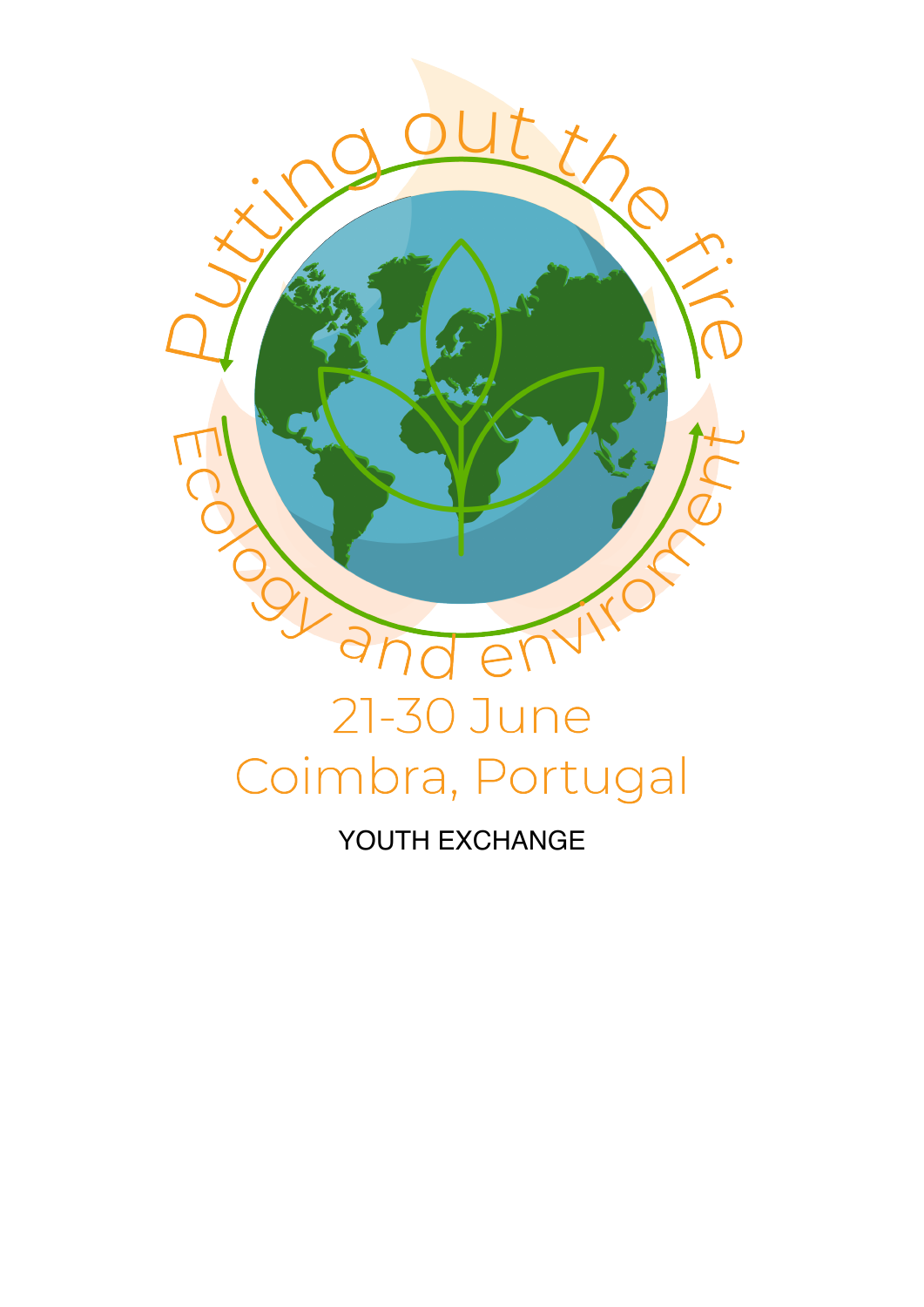# PORTUGAL | ICELAND | GEORGIA | LITHUANIA | ITALY |

#### Dear partners,

We kindly want to invite you to take part in our youth exchange project which has been approved by the Icelandic National Agency and it will take place in Coimbra, Portugal, during the 21 and the 30 of June 2022. It will be a pleasure to host you.

After one year pandemic we are ready to implement it, but it will be a challenging and different. But we count with your support to achieve all the goals and make it successful. The 21st and the 30th of June are travel days.

This is a project from Álfur, your favorite Icelandic organization; and Experimentáculo, our friends from Portugal, are taking care of all preparation process as the hosting organization.

At this stage we need to choose the participants and search for the flights.

Here below you will find more specific information on the contents of the youth exchange. After reviewing all the information, please fill in the questionnaire that you will find in the attachment and send back to experimentaculo@gmail.com as soon as possible.

#### **Project Summary**

The title of the project is a reference to a quote by leading climate activist Greta Thunberg: "I am here to say, our house is on fire ... I want you to act as if our house is on fire. Because it is."

Nowadays when climate change has started to be visible to everyone, when the environment strikes communities in the forms of very cold winters, long and hot summers, heavily polluted air and water, floods and earthquakes, desertification, everyone needs to put in additional effort into pushing forward the protection of our environment as a topic of high importance if we want to have a bright future, ensure environmental sustainability and sustainable development. Special focus should be put on simple steps that every person can undertake to reduce their eco-footprint on the planet. For instance simple rules that everyone can follow every day in order to make sure that we maintain a healthy environment.

We have become a consumer society in times when the environment most needs our protection. Each week we put bags out by the curb that the garbage trucks come and take away, and we forget about them instantly: Out of sight-out of mind. But where does it go? And what would happen if nobody came to take it away? We'd be forced to think about it constantly. And when we really look at what we throw away, we can see that most of our garbage isn't really garbage at all, but rather reusable, recyclable materials. Every garbage bag contains valuable resources and energy that we are throwing away every day. When you recycle products you use every day, like cardboard boxes, milk jugs, cans, you give new life to items that used to be thrown away, saving energy and helping lower greenhouse gas emissions in the process. For each ton of paper that is recycled 17 trees are saved. The energy we save when we recycle one glass bottle is enough to light a light for 4 hours. The youth should have a chance to learn these facts in order to save the future of the planet. Therefore this project will provide a space for learning about these themes of recycling, environment protection and garbage selection & removal and the benefits we gain from it.

The main objectives of the project are:

-To raise awareness of youngsters about the benefits of the 3R concept (reduce, reuse, recycle), and the benefits of recycling, reusing of garbage, garbage selection and garbage removal.

-To broaden participants knowledge and to introduce the topic of environmental protection and sustainable development.

-To provide space for promotion of Cultural diversity in Europe and intercultural understanding between youngsters coming from different social, cultural, &religious backgrounds.

-To give new skills and competences to young people and empower them in the field of Youth.

-To promote Erasmus+ programme.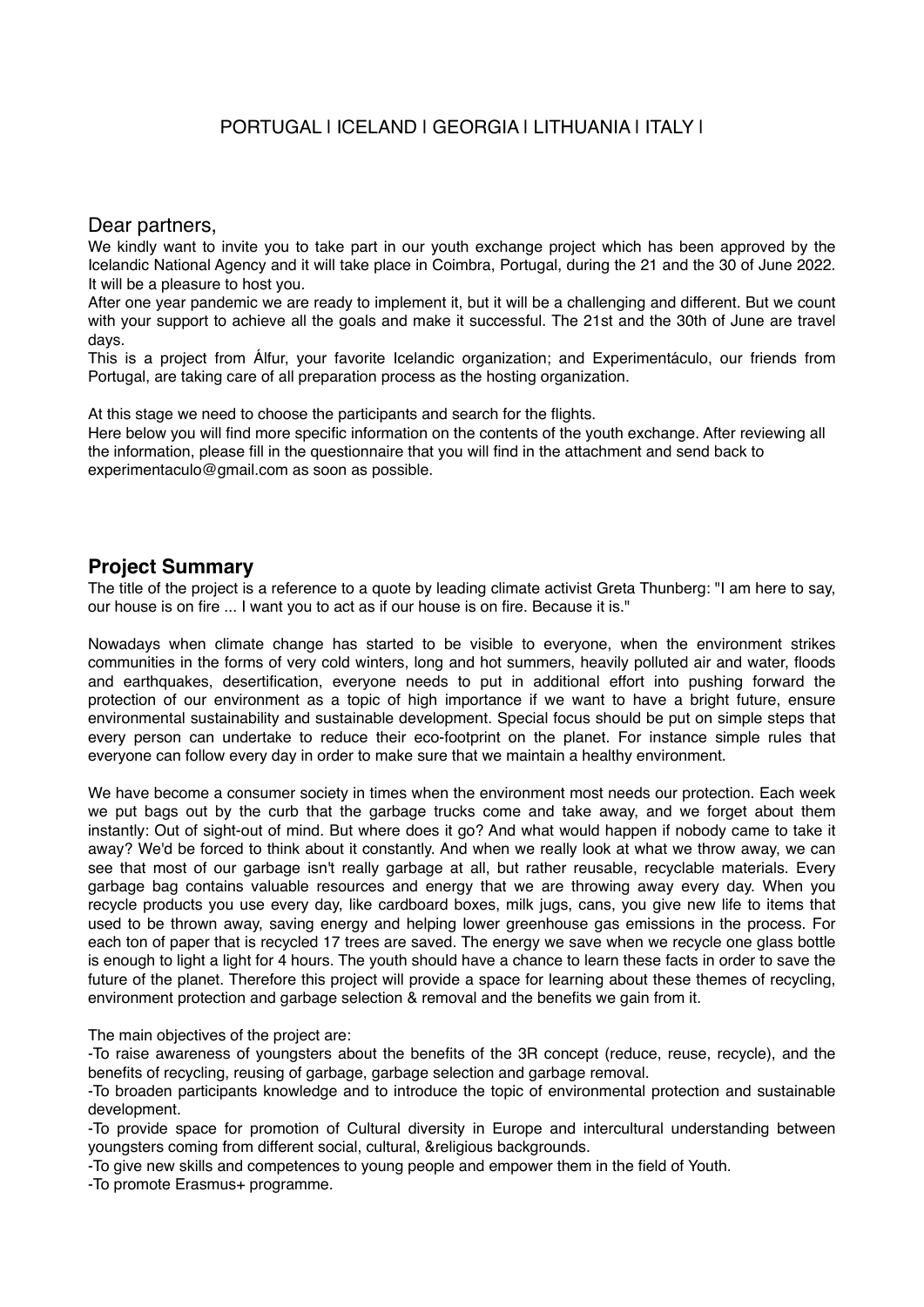# **Profile of participants**

Number of participants per organization: 5 people (4 participants + 1 team leader)

- Age between 18 and 30 years old;
- Participants motivated for the topic of ecology and sustainable environment;
- Participants open to multicultural dialogue;
- Youth workers, NGO activists, volunteers;
- Students, youngsters looking for the first job, youngsters planning to start their own business;
- Ready to take part and fully engage in the whole Youth Exchange;
- Have organizational support for further activities within ERASMUS+;
- Able to slightly communicate n English language.

#### NOTE!

Please try to take care of the gender balance of the groups!

### **Financial Aspects**

Financial support will be provided by the Icelandic National Agency for the "Erasmus +" Program (Key Action 2). Álfur will be able to offer the following financial conditions:

• The travel costs from home town of the participants to the venue will be covered according to the rules of the Erasmus+ program based on distance calculator.

• Accommodation, food, local transports and all materials of the youth exchange will be covered by the hosting NGO.

• No participants fee

Taking in consideration the recent pandemic of the new coronavirus, please take in consideration this:

- participants should have an insurance covering the costs related also to the sanitary situation in Europe (in case of COVID contagious we cannot cover the costs for isolation or flight changes);

- all the tickets should be bought with the free cancelation option (if the event is canceled or postponed because of the pandemic, we cannot cover the costs of the tickets).

Below you can see the official table for the reimbursement per participant:

Portugal > 20 euros Lithuania > 275 euros Iceland > 530 euros Georgia > 360 euros Italy  $> 360$  euros

# **What to bring**

- Sunscreen and a hat for the sun
- Comfortable clothes and walking shoes
- A jacket for the evening (it can be cold in the evening)
- Food/drinks/etc. for the intercultural evening
- An energizer, team building activity or workshop if you want to implement it
- Keep all your tickets, invoices and boarding passes.

All the participants should bring their European Health Card. You can use the free European Health Insurance Card (EHIC) to allow you access to public hospital treatment. Please be aware that the EHIC is NOT a travel insurance policy, it will not cover private health care, non-emergency health costs, or being flown back to your home country.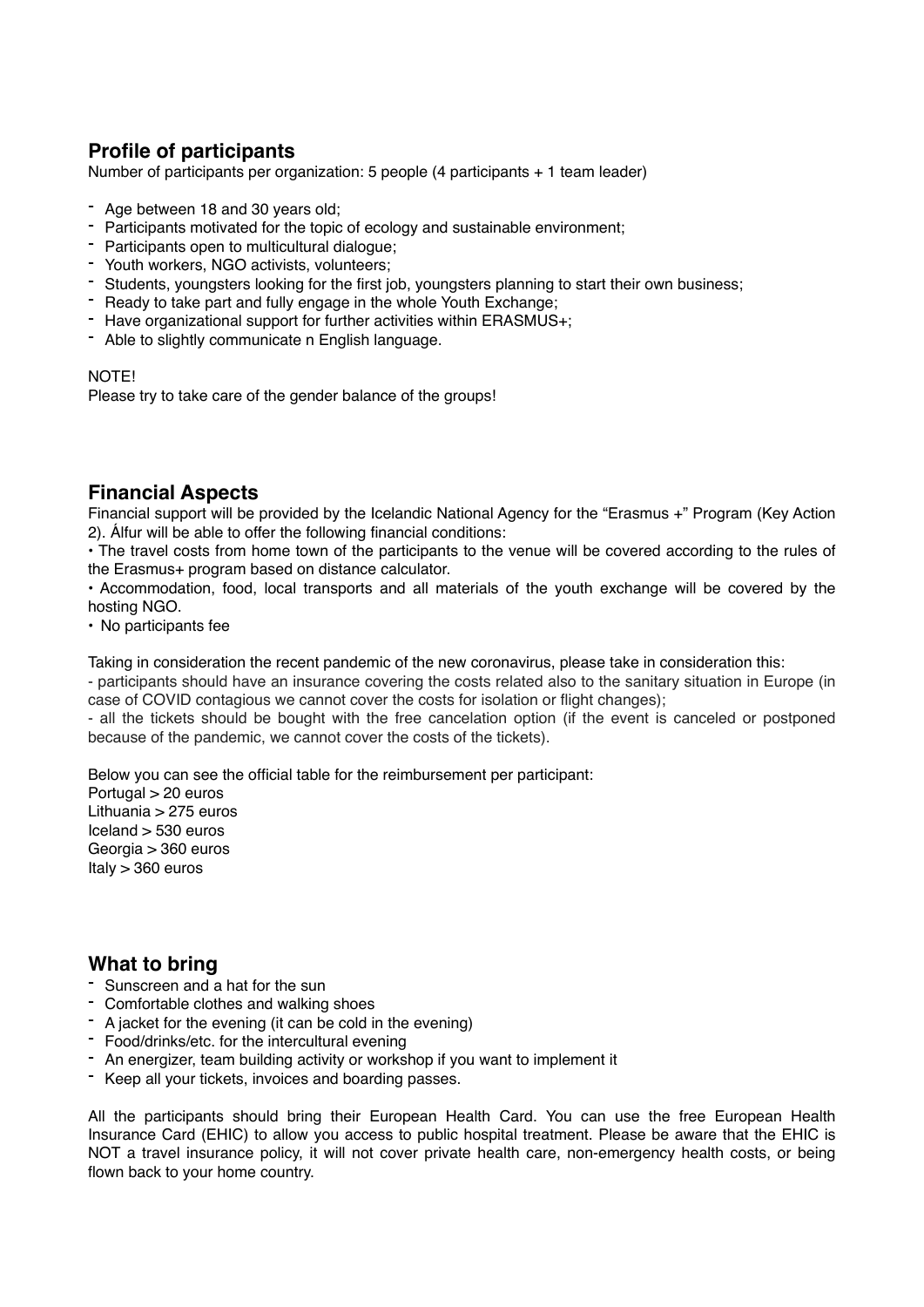### **Accommodation**

The project will take place in Coimbra - one of the oldest and most beautiful cities of Portugal. Coimbra has a privileged location, in the center of Portugal. The city hosts one of the oldest universities in the world, that is part of Unesco World Heritage. Any time of year is perfect to enjoy Coimbra, thanks to its enviable weather.

The accommodation will be in a University Residence called B1 in Coimbra, Portugal. The residence is located in the centre of the city, just few meters away from the main square. The accommodation will be in four dorm rooms. Each room has wi-fi, a balcony and bed linen.

You can check it out a but more in the official website:

[https://becoimbra.com/pt/inizio/alojamento-estudantil/residencia-universitaria-b1?](https://becoimbra.com/pt/inizio/alojamento-estudantil/residencia-universitaria-b1?fbclid=IwAR05K0kbp2I9lObXPcFXrK6xbT3j1X1ou2xGOHd_YMaxq5l6X7H8bB6ihFU) [fbclid=IwAR05K0kbp2I9lObXPcFXrK6xbT3j1X1ou2xGOHd\\_YMaxq5l6X7H8bB6ihFU](https://becoimbra.com/pt/inizio/alojamento-estudantil/residencia-universitaria-b1?fbclid=IwAR05K0kbp2I9lObXPcFXrK6xbT3j1X1ou2xGOHd_YMaxq5l6X7H8bB6ihFU)

# **How to get to Coimbra**

Coimbra is located in the center of Portugal, which means is half way distance between Lisbon and Porto. It means you can fly to one of those airports. From Lisbon and Porto you will need to take a bus or a train to Coimbra. There are good connections and plenty of transports on a daily basis. The trip takes less than 3 hours.

We will help you with your way from Lisbon or Porto to Coimbra. Let us know about which flights you are booking and we will arrange you a travel plan.

With the train you can check the timetables between Lisbon or Porto and Coimbra here: [www.cp.pt](http://www.cp.pt) With the bus you can check the timetables between Lisbon or Porto and Coimbra here: [www.rede-expressos.pt](http://www.rede-expressos.pt) [www.flixbus.pt](http://www.flixbus.pt)

### **About Coimbra**

Coimbra is a city and a municipality in Portugal. The population of the municipality is around 150.000 people] in an area of 319.40 square kilometres. The fourth-largest urban centre in Portugal (after Lisbon, Porto and Braga), it is the largest city of the district of Coimbra and the Centro Region.

Among the many archaeological structures dating back to the Roman era, when Coimbra was the settlement of Aeminium, are its well-preserved aqueduct and cryptoporticus. Similarly, buildings from the period when Coimbra was the capital of Portugal (from 1131 to 1255) still remain. During the late Middle Ages, with its decline as the political centre of the Kingdom of Portugal, Coimbra began to evolve into a major cultural centre. This was in large part helped by the establishment of the University of Coimbra in 1290, the oldest academic institution in the Portuguese-speaking world.

Apart from attracting many European and international students, the university is visited by many tourists for its monuments and history. Its historical buildings were classified as a World Heritage site by UNESCO in 2013: "Coimbra offers an outstanding example of an integrated university city with a specific urban typology as well as its own ceremonial and cultural traditions that have been kept alive through the ages."